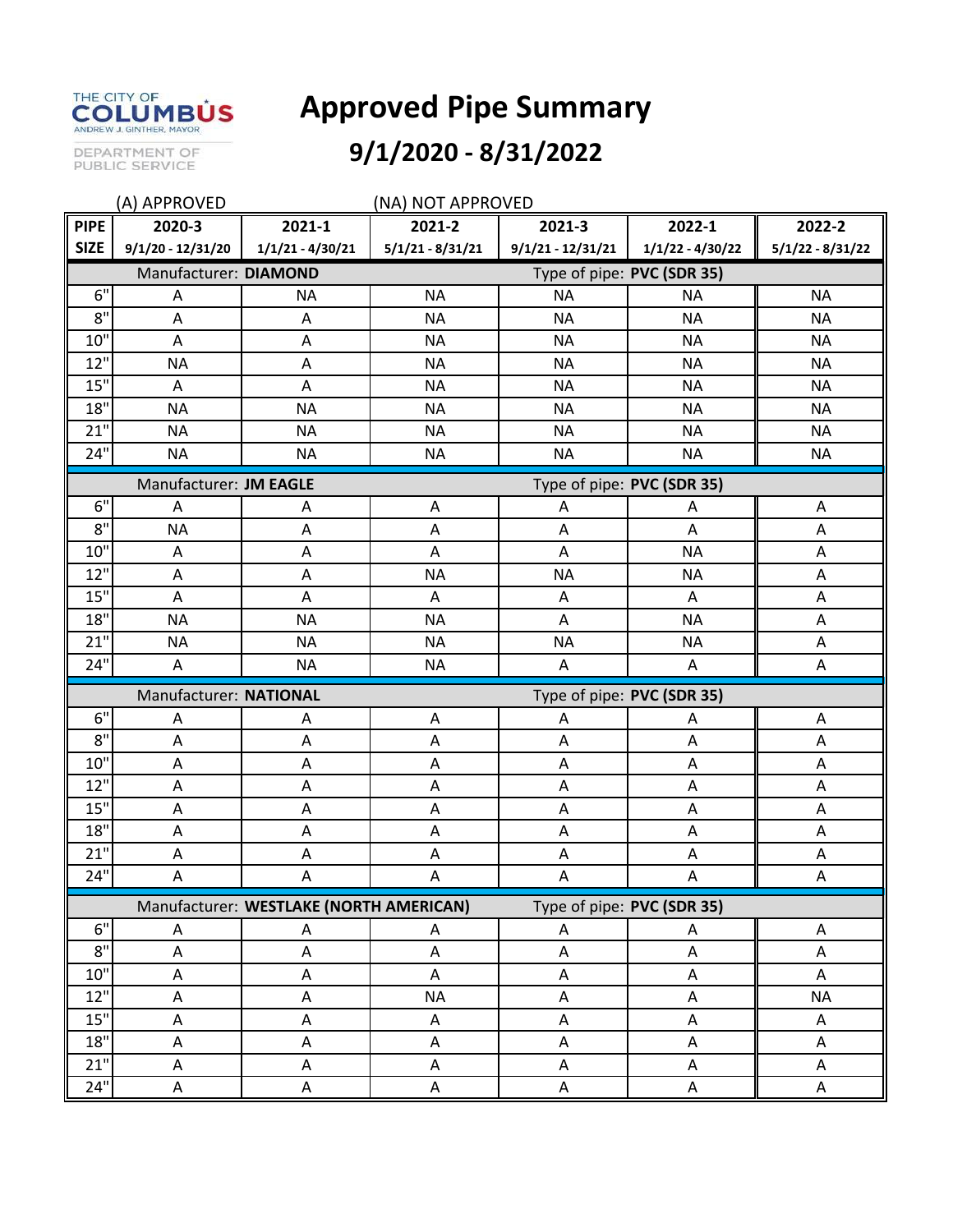

**Approved Pipe Summary**

DEPARTMENT OF<br>PUBLIC SERVICE

## **9/1/2020 - 8/31/2022**

| (A) APPROVED<br>(NA) NOT APPROVED                        |                                                  |                    |                           |                               |                    |                    |  |
|----------------------------------------------------------|--------------------------------------------------|--------------------|---------------------------|-------------------------------|--------------------|--------------------|--|
| <b>PIPE</b>                                              | 2020-3                                           | 2021-1             | 2021-2                    | 2021-3                        | 2022-1             | 2022-2             |  |
| <b>SIZE</b>                                              | $9/1/20 - 12/31/20$                              | $1/1/21 - 4/30/21$ | $5/1/21 - 8/31/21$        | $9/1/21 - 12/31/21$           | $1/1/22 - 4/30/22$ | $5/1/22 - 8/31/22$ |  |
|                                                          | Manufacturer: ADS                                |                    |                           | Type of pipe: N-12 Storm (PE) |                    |                    |  |
| 8"                                                       | Α                                                | Α                  | A                         | Α                             | <b>NA</b>          | A                  |  |
| 10"                                                      | A                                                | Α                  | A                         | A                             | <b>NA</b>          | A                  |  |
| 12"                                                      | Α                                                | A                  | A                         | A                             | <b>NA</b>          | A                  |  |
| 15"                                                      | A                                                | A                  | $\mathsf A$               | A                             | <b>NA</b>          | $\mathsf A$        |  |
| $18"$                                                    | Α                                                | A                  | A                         | A                             | <b>NA</b>          | A                  |  |
| 21 <sup>1</sup>                                          | <b>NA</b>                                        | <b>NA</b>          | <b>NA</b>                 | <b>NA</b>                     | <b>NA</b>          | <b>NA</b>          |  |
| 24"                                                      | Α                                                | Α                  | A                         | Α                             | <b>NA</b>          | A                  |  |
| 30"                                                      | A                                                | A                  | A                         | A                             | <b>NA</b>          | A                  |  |
| 36"                                                      | $\boldsymbol{\mathsf{A}}$                        | A                  | $\mathsf A$               | A                             | <b>NA</b>          | $\mathsf A$        |  |
| 42"                                                      | Α                                                | A                  | $\boldsymbol{\mathsf{A}}$ | A                             | <b>NA</b>          | A                  |  |
| 48"                                                      | A                                                | A                  | $\mathsf A$               | A                             | <b>NA</b>          | $\mathsf A$        |  |
| 60"                                                      | Α                                                | A                  | A                         | A                             | <b>NA</b>          | Α                  |  |
|                                                          | Manufacturer: ADS<br>Type of pipe: HP Storm (PP) |                    |                           |                               |                    |                    |  |
| $8"$                                                     | <b>NA</b>                                        | <b>NA</b>          | <b>NA</b>                 | <b>NA</b>                     | <b>NA</b>          | <b>NA</b>          |  |
| 10"                                                      | <b>NA</b>                                        | <b>NA</b>          | <b>NA</b>                 | <b>NA</b>                     | <b>NA</b>          | <b>NA</b>          |  |
| 12"                                                      | Α                                                | Α                  | A                         | A                             | <b>NA</b>          | Α                  |  |
| 15"                                                      | Α                                                | Α                  | A                         | A                             | <b>NA</b>          | Α                  |  |
| 18"                                                      | A                                                | A                  | <b>NA</b>                 | <b>NA</b>                     | <b>NA</b>          | A                  |  |
| 21"                                                      | <b>NA</b>                                        | <b>NA</b>          | <b>NA</b>                 | <b>NA</b>                     | <b>NA</b>          | <b>NA</b>          |  |
| 24"                                                      | A                                                | Α                  | A                         | A                             | <b>NA</b>          | A                  |  |
| 30"                                                      | A                                                | A                  | $\mathsf A$               | A                             | <b>NA</b>          | A                  |  |
| 36"                                                      | Α                                                | A                  | A                         | A                             | <b>NA</b>          | A                  |  |
| 42"                                                      | A                                                | Α                  | A                         | A                             | <b>NA</b>          | A                  |  |
| 48"                                                      | A                                                | Α                  | A                         | A                             | <b>NA</b>          | Α                  |  |
| 60"                                                      | Α                                                | Α                  | A                         | A                             | <b>NA</b>          | A                  |  |
| Type of pipe: Smooth Flow (PE)<br>Manufacturer: HAVILAND |                                                  |                    |                           |                               |                    |                    |  |
| 8"                                                       | A                                                | A                  | <b>NA</b>                 | <b>NA</b>                     | <b>NA</b>          | A                  |  |
| 10"                                                      | A                                                | $\mathsf A$        | <b>NA</b>                 | <b>NA</b>                     | <b>NA</b>          | $\mathsf A$        |  |
| 12"                                                      | $\mathsf A$                                      | A                  | <b>NA</b>                 | <b>NA</b>                     | <b>NA</b>          | A                  |  |
| 15"                                                      | A                                                | A                  | <b>NA</b>                 | <b>NA</b>                     | <b>NA</b>          | A                  |  |
| $18"$                                                    | A                                                | A                  | <b>NA</b>                 | <b>NA</b>                     | <b>NA</b>          | $\mathsf A$        |  |
| 21"                                                      | <b>NA</b>                                        | <b>NA</b>          | <b>NA</b>                 | <b>NA</b>                     | <b>NA</b>          | <b>NA</b>          |  |
| 24"                                                      | $\mathsf A$                                      | A                  | <b>NA</b>                 | <b>NA</b>                     | <b>NA</b>          | A                  |  |
| 30"                                                      | A                                                | A                  | <b>NA</b>                 | <b>NA</b>                     | <b>NA</b>          | A                  |  |
| 36"                                                      | $\mathsf A$                                      | A                  | <b>NA</b>                 | <b>NA</b>                     | <b>NA</b>          | A                  |  |
| 42"                                                      | A                                                | A                  | <b>NA</b>                 | <b>NA</b>                     | <b>NA</b>          | A                  |  |
| 48"                                                      | A                                                | A                  | <b>NA</b>                 | <b>NA</b>                     | <b>NA</b>          | A                  |  |
| 60"                                                      | <b>NA</b>                                        | <b>NA</b>          | <b>NA</b>                 | <b>NA</b>                     | <b>NA</b>          | A                  |  |